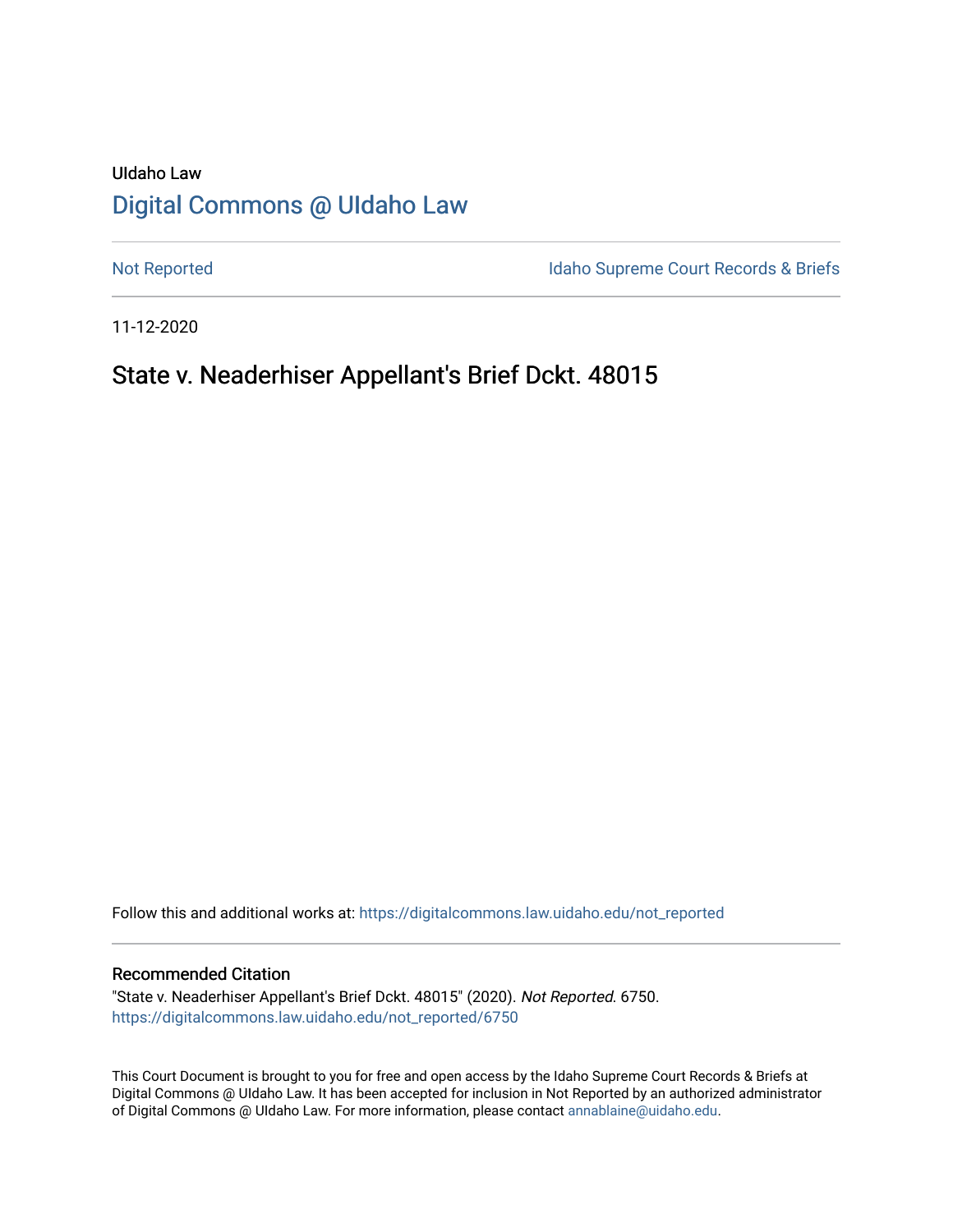Electronically Filed 11/12/2020 2:52 PM Idaho Supreme Court Melanie Gagnepain, Clerk of the Court By: Brad Thies, Deputy Clerk

## IN THE SUPREME COURT OF THE STATE OF IDAHO

) ) ) ) ) ) ) ) )

STATE OF IDAHO,

Plaintiff/Respondent,

vs.

JIM EUGENE NEADERHISER,

Defendant/Appellant. Defendant/Appellant. Supreme Court No. 48015-2020

Ada County District Court Case No. CR0l-18-19936

### OPENING BRIEF OF APPELLANT

APPEAL FROM THE DISTRICT COURT OF THE FOURTH JUDICIAL DISTRICT OF THE STATE OF IDAHO, IN AND FOR THE COUNTY OF ADA

> HONORABLE THOMAS F. NEVILLE District Judge

Dennis Benjamin ISB No. 4199 NEVIN, BENJAMIN, McKAY & BARTLETT LLP 303 W. Bannock P.O. Box 2772 Boise, ID 83701 (208) 343-1000

Office of the Attorney General Criminal Law Division P.O. Box 83720 Boise, ID 83720-0010 (208) 334-4534

ATTORNEYS FOR APPELLANT

ATTORNEY FOR RESPONDENT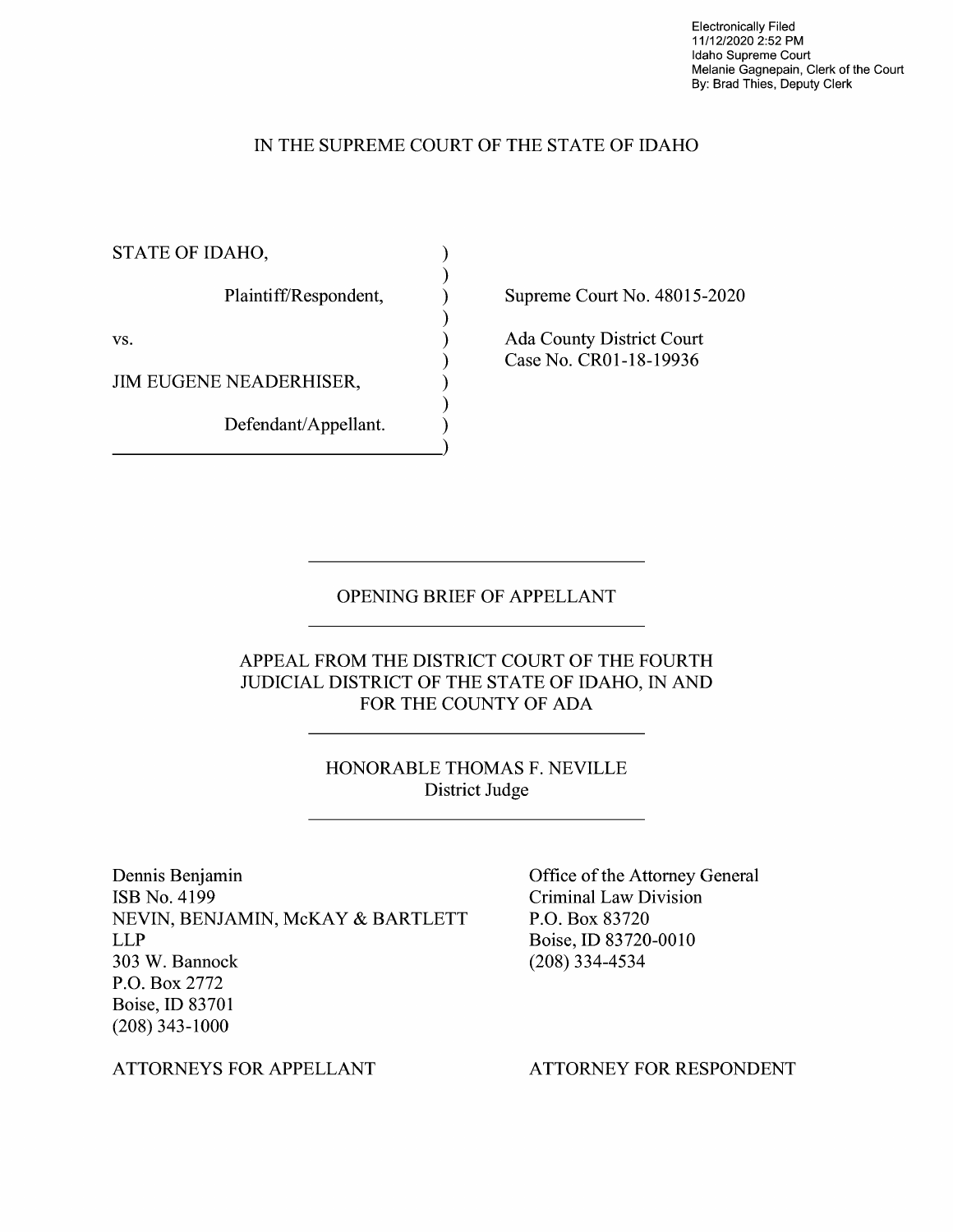## **TABLE OF CONTENTS**

| I.   |                                                                                                                                                                                                                              |    |                                                                                                                                                                                          |  |  |  |
|------|------------------------------------------------------------------------------------------------------------------------------------------------------------------------------------------------------------------------------|----|------------------------------------------------------------------------------------------------------------------------------------------------------------------------------------------|--|--|--|
| II.  |                                                                                                                                                                                                                              |    |                                                                                                                                                                                          |  |  |  |
|      | A.                                                                                                                                                                                                                           |    |                                                                                                                                                                                          |  |  |  |
|      | <b>B.</b>                                                                                                                                                                                                                    |    |                                                                                                                                                                                          |  |  |  |
|      |                                                                                                                                                                                                                              | 1. |                                                                                                                                                                                          |  |  |  |
|      |                                                                                                                                                                                                                              | 2. |                                                                                                                                                                                          |  |  |  |
|      |                                                                                                                                                                                                                              | 3. |                                                                                                                                                                                          |  |  |  |
| III. |                                                                                                                                                                                                                              |    |                                                                                                                                                                                          |  |  |  |
| IV.  |                                                                                                                                                                                                                              |    |                                                                                                                                                                                          |  |  |  |
|      | The Trial Court Abused its Discretion When it Admitted Exhibit 3, a List of<br>Medical Diagnoses Created by Unknown Medical Coders Regarding Their<br>Impressions of Doctor's Diagnoses and by Allowing Dr. Smith to Testify |    |                                                                                                                                                                                          |  |  |  |
|      | A.                                                                                                                                                                                                                           |    |                                                                                                                                                                                          |  |  |  |
|      | <b>B.</b>                                                                                                                                                                                                                    |    |                                                                                                                                                                                          |  |  |  |
|      | C.                                                                                                                                                                                                                           |    |                                                                                                                                                                                          |  |  |  |
|      |                                                                                                                                                                                                                              | 1. | Exhibit 3 and the testimony about pre-February 2014 diagnoses                                                                                                                            |  |  |  |
|      |                                                                                                                                                                                                                              | 2. | The state did not establish an adequate foundation to admit                                                                                                                              |  |  |  |
|      |                                                                                                                                                                                                                              | 3. | The trial court abused its discration in admitting the facts and<br>data of the pre-February 2014 diagnoses because it failed<br>to engage in the proper weighing of probative value and |  |  |  |
|      |                                                                                                                                                                                                                              | 4. |                                                                                                                                                                                          |  |  |  |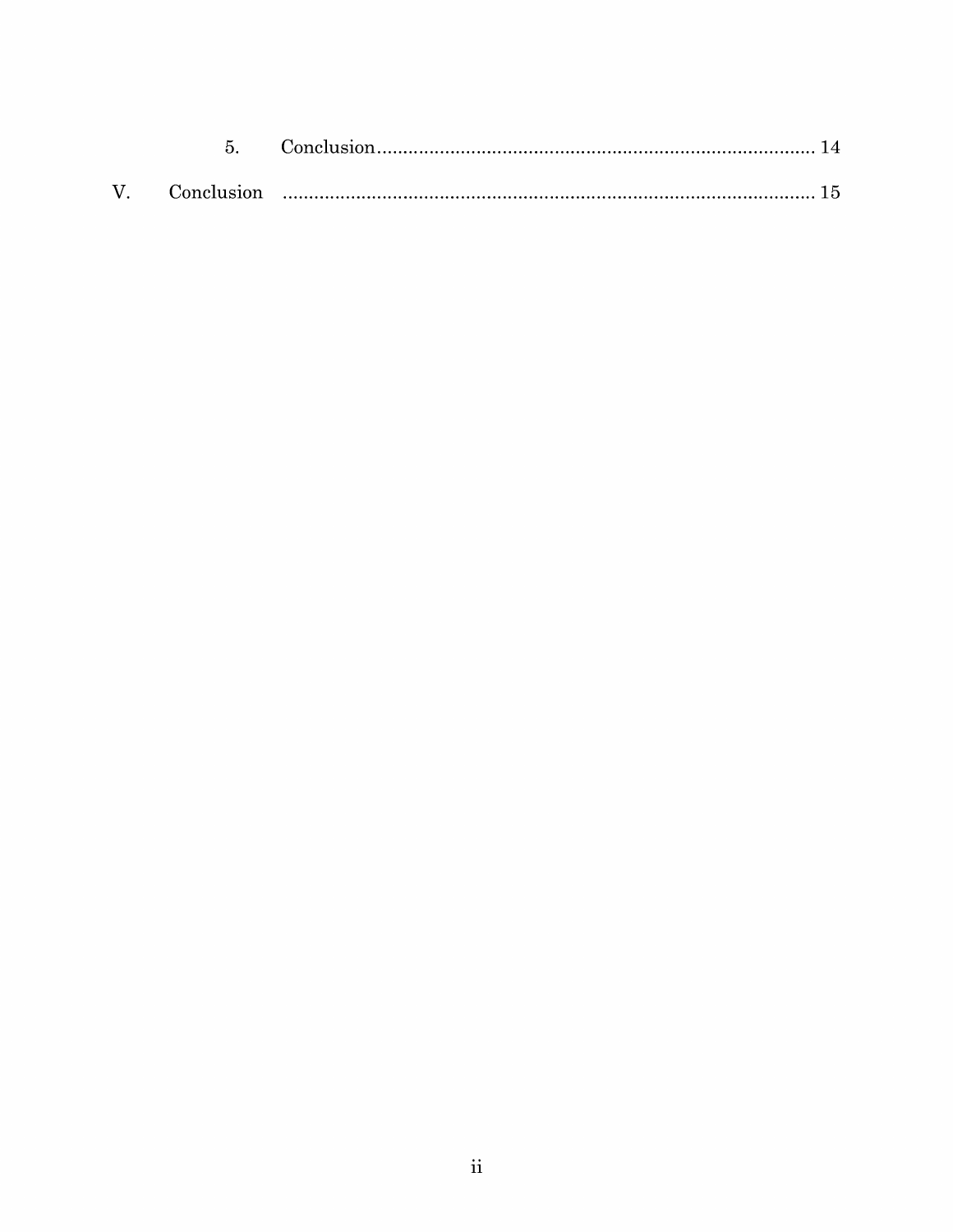## I. TABLE OF AUTHORITIES

## STATE CASES

| Dep't of Health & Welfare ex rel. Osborn v. Altman, 122 Idaho 1004 (1992) 9, 11 |  |
|---------------------------------------------------------------------------------|--|
|                                                                                 |  |
|                                                                                 |  |
|                                                                                 |  |
|                                                                                 |  |

## **STATE STATUTES**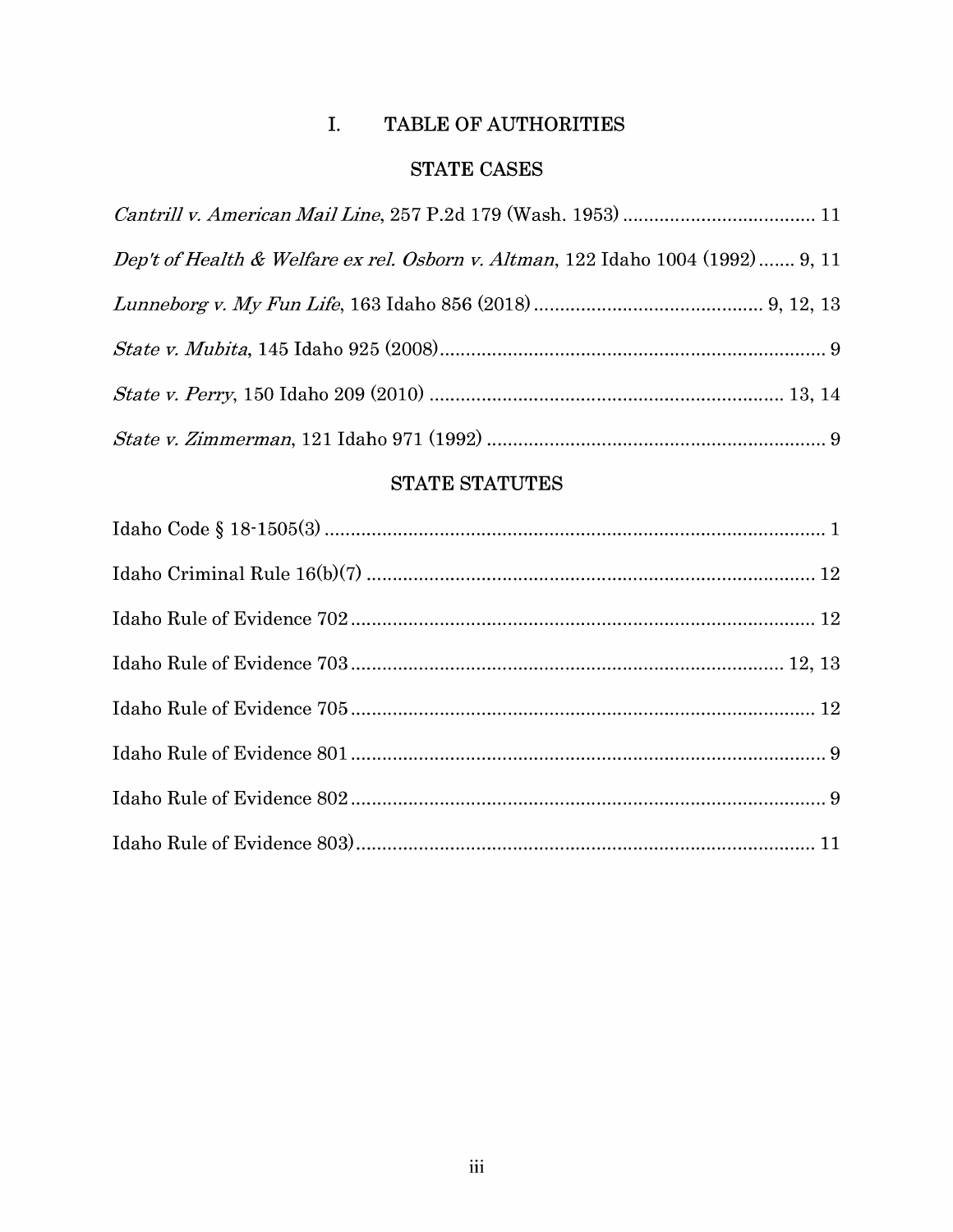#### II. STATEMENT OF THE CASE

#### A. *Nature of the Case*

Jim Neaderhiser asks this Court to vacate his conviction for the financial Exploitation of a Vulnerable Person. A new trial is required because a physician was permitted to testify at trial regarding an exhibit listing the alleged victim's mental and physical conditions even though the document and testimony were inadmissible hearsay.

## B. *Procedural History and Statement of Facts*

### 1. Pre-trial proceedings

Mr. Neaderhiser was charged by Information with one count of Exploitation of a Vulnerable Adult, in violation of LC. § 18-1505(3). **R** 30. The information alleged that Mr. Neaderhiser "on or between July 2013 and November 2014 ... did with another, exploit Lee Tachman, a vulnerable adult, by taking money and/or property, where the monetary damages from such exploitation exceeds one thousand dollars[.]" **R** 31.

### 2. Trial proceedings

The other person referred to in the Information was Linda DeAnn Bassett. Mr. Neaderhiser is Ms. Bassett's boyfriend. Trial Transcript ("T") (Day 1) p. 193, 1. 17-22. Ms. Bassett had taken care of her elderly grandfather, Lee Tachman, for about four years before she moved in with him as he began to need more care. T (Day 3) p. 131, 1. 19 - p. 132, 1. 2. On August 26, 2013, Mr. Tachman executed a durable power of attorney for finance, making Ms. Bassett his attorney in fact.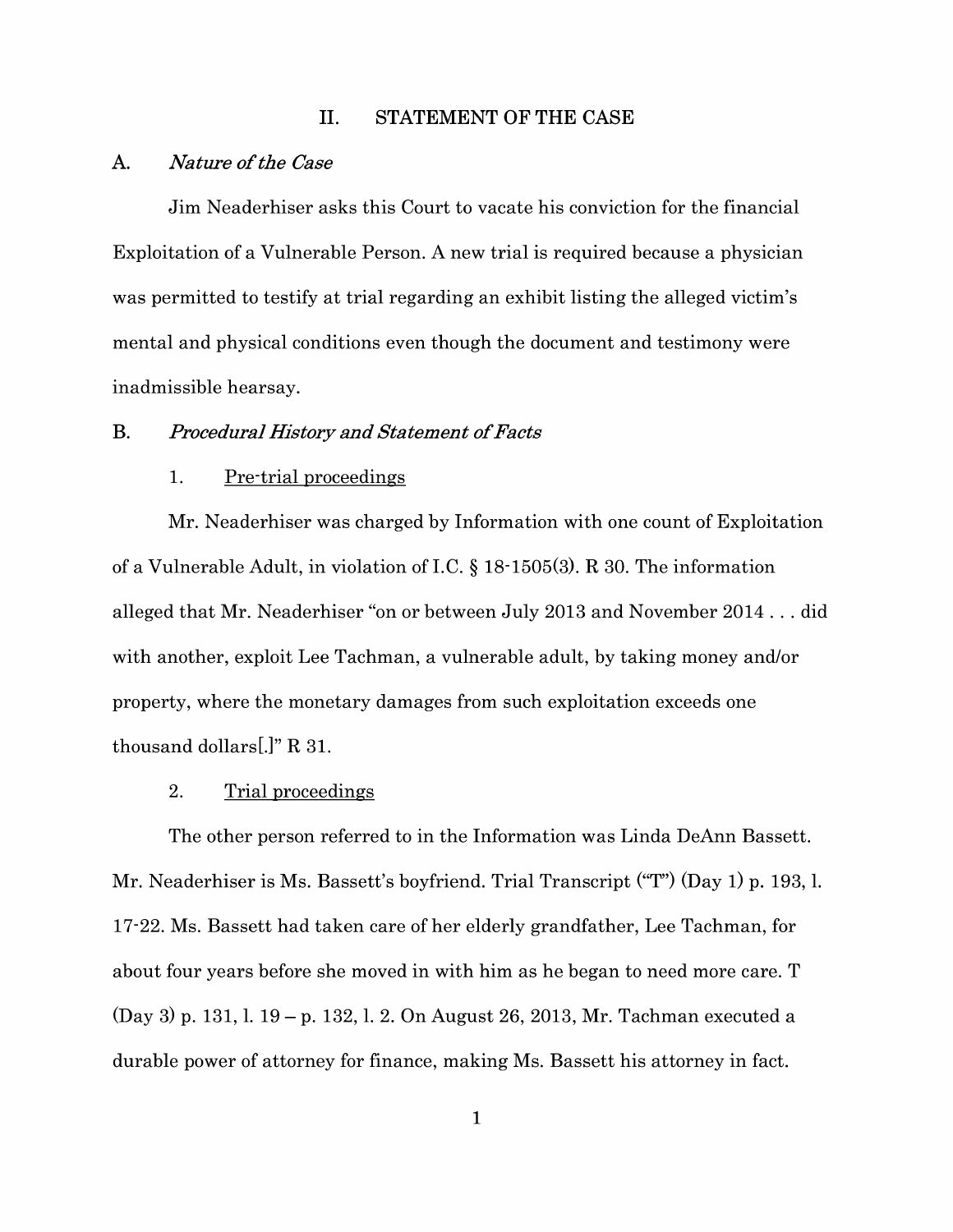State's Exhibit 7. The "Power relating to Gift Transfers" section of the power of

attorney stated:

I empower my attorney-in-fact with the following authority with respect to gift transactions, whether the gift is to be made outright, in trust, in custodial account or otherwise, whether the object of the gift is located in the state or elsewhere:

1. make gifts from any or all of the principal's real and personal property, and in the kinds or shares that the agent considers prudent for any purpose, including that the agent or a person whom the agent has a legal obligation to support when the gift is in full or partial satisfaction of that obligation may be the beneficiary of the gift;

 $\alpha$  ,  $\alpha$  ,  $\alpha$ 

4. do any other act or acts that the principal can do through an agent. with respect to any gift.

State's Exhibit 7, p. 12. At the same time, the "Limitations on Powers" section

provided that:

My Agent shall not exercise any of the powers for my Agent's own benefit or in satisfaction of a legal obligation of my Agent except and unless specifically provided for above.

*Id.,* p. 13.

After a year of Ms. Bassett providing in-home care, Mr. Tachman moved to

the Idaho State Veteran's Home on September 17, 2013. T (Day 3) p. 131, l.  $19 - p$ .

132, 1. 2; State's Exhibit 3. On October 1, 2013, Lee Tachman executed his Last Will

and Testament. Defense Exhibit B. The main beneficiary of the will was Ms.

Bassett. While the Tachman children received some specific items of personal

property, Ms. Bassett received Mr. Tachman's home, all remaining personal

property, and the residuary estate. Exhibit B.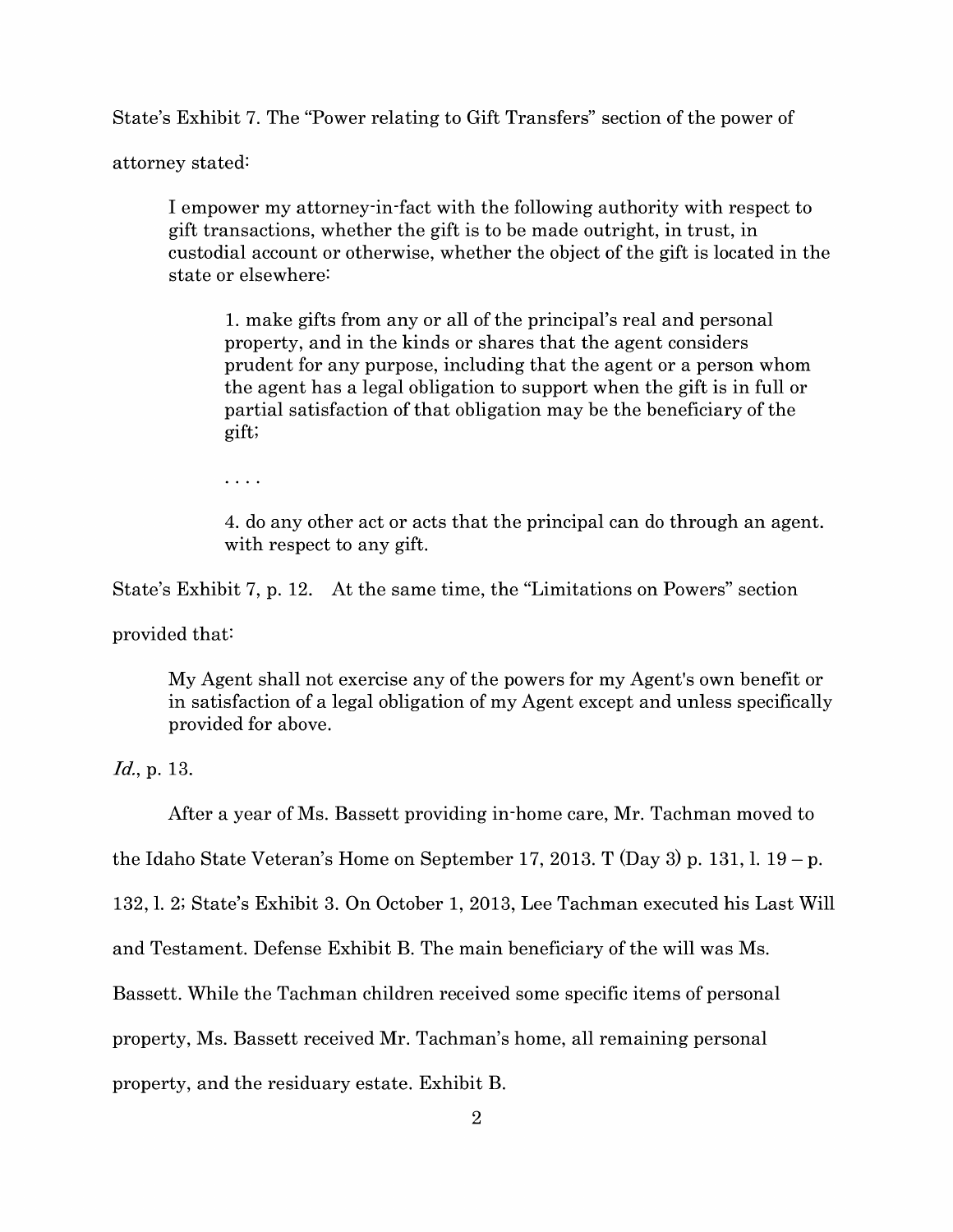Tambra Hunter is a medical social work who works at the Idaho Veteran's Home. T (Day 1) p. 179, l. 10-14. Her job there is to ensure "that a resident is safe; secure, their psycho-social issues are met." *Id.,* p. 180, 1. 1 -6. She has worked at the Veteran's Home for 15 years. *Id.,* I. 12-13. Mr. Tachman was one of the 50 or so residents she worked with. T (Day 1) p. 181, 1. 1-23.

Mr. Neaderhiser would visit Mr. Tachman at the Veteran's Home. Ms. Hunter testified:

Mr. Tachman would call him his friend. When Jim would come in, he would bring him Cheetos. He loved Cheetos. Mr. Tachman didn't get a lot of visitors, and to have someone come in and visit him he was always welcome.

Id, p. 194, l. 3. On two occasions Mr. Neaderhiser wanted Mr. Tachman to sign a document. On both occasions Mr. Neaderhiser "seemed aggressive" and "almost desperate" to get the document signed. *Id.* p. 197, 1. 11-14. But, to her knowledge, Mr. Tackman never signed. *Id.,* p. 197, 1. 25.

On November 14, 2014, Ms. Hunter wrote a letter. State's Exhibit 1. In it, she noted that Mr. Tachman "has a diagnosis of dementia, depressive disorder, myocardial infarc, hypoxemia, chronic airway obstruction and anorexia." *Id.* She then opined: "At this time he is no longer competent to handle his financial affairs independently and requires his sons to take over with his Power Attorney utilizing his best interest." *Id.* (verbatim). Two weeks later, on December 3, 2014, Mr. Tachman executed another financial power of attorney making two of his sons his attorneys in fact and purporting to revoke the August 26, 2013 document. Defense Exhibit A. Ms. Hunter testified that she believed Mr. Tachman was competent to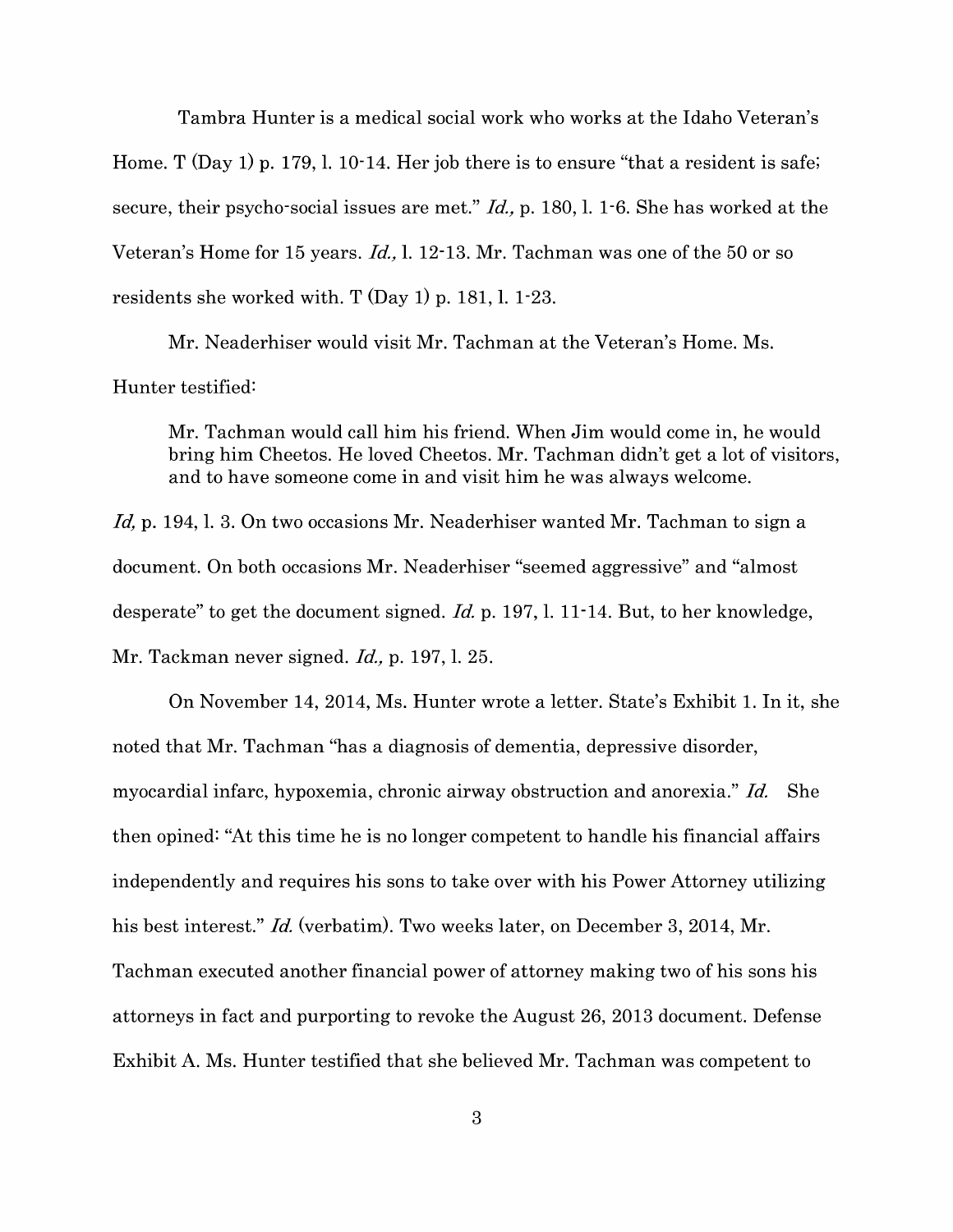execute that power of attorney, even though she earlier wrote that he was not competent to handle his financial affairs. Compare: State's Exhibit 1 and *Id.,* p. 213, 1. 5-8.

Ken Sheldon was an "adult protection agent for the State" of Idaho. *Id.* p. 216, 1. 5-6. He "would determine whether an adult or an elderly adult ... was a vulnerable adult." *Id.,* p. 216, 1. 10-12. He met with Mr. Tachman on November 7, 2014. *Id.,* p. 221, 1. 3-5, p. 233, 1. 1. Based on that interview, he became concerned about Mr. Tachman and contacted law enforcement. *Id.,* p. 232, 1. 11-18. Mr. Sheldon admitted he had no information about how Mr. Tachman presented during the time in 2013 when he executed the will and first power of attorney. *Id.,* p. 23, 1. 17-23.

Detective Wade Spain started an investigation after receiving Mr. Sheldon's letter. He spoke to Ms. Bassett, Mr. Tachman, and Mr. Neaderhiser as part of the investigation. Mr. Neaderhiser voluntarily appeared at the police station and spoke to the detective. T (Day 2) p. 17, 1.21-24. The interview was audio recorded. State's Exhibit 8. Mr. Neaderhiser provided copies of the will and power of attorney. *Id.,* p. 16, 1. 6-16; State's Exhibit 7.

Mr. Neaderhiser admitted that he had been using Mr. Tachman's funds for his own purposes, including paying off his motorcycle loan. *Id,* p. 25, 1. 1 -9. He explained, however, that Mr. Tachman was a very charitable person and "that anything that was done was done either with the knowledge and permission of Mr. Tachman and/or Ms. Bassett, his granddaughter." *Id.,* p. 25, 1. 18 - p. 26, 1. 14. Mr.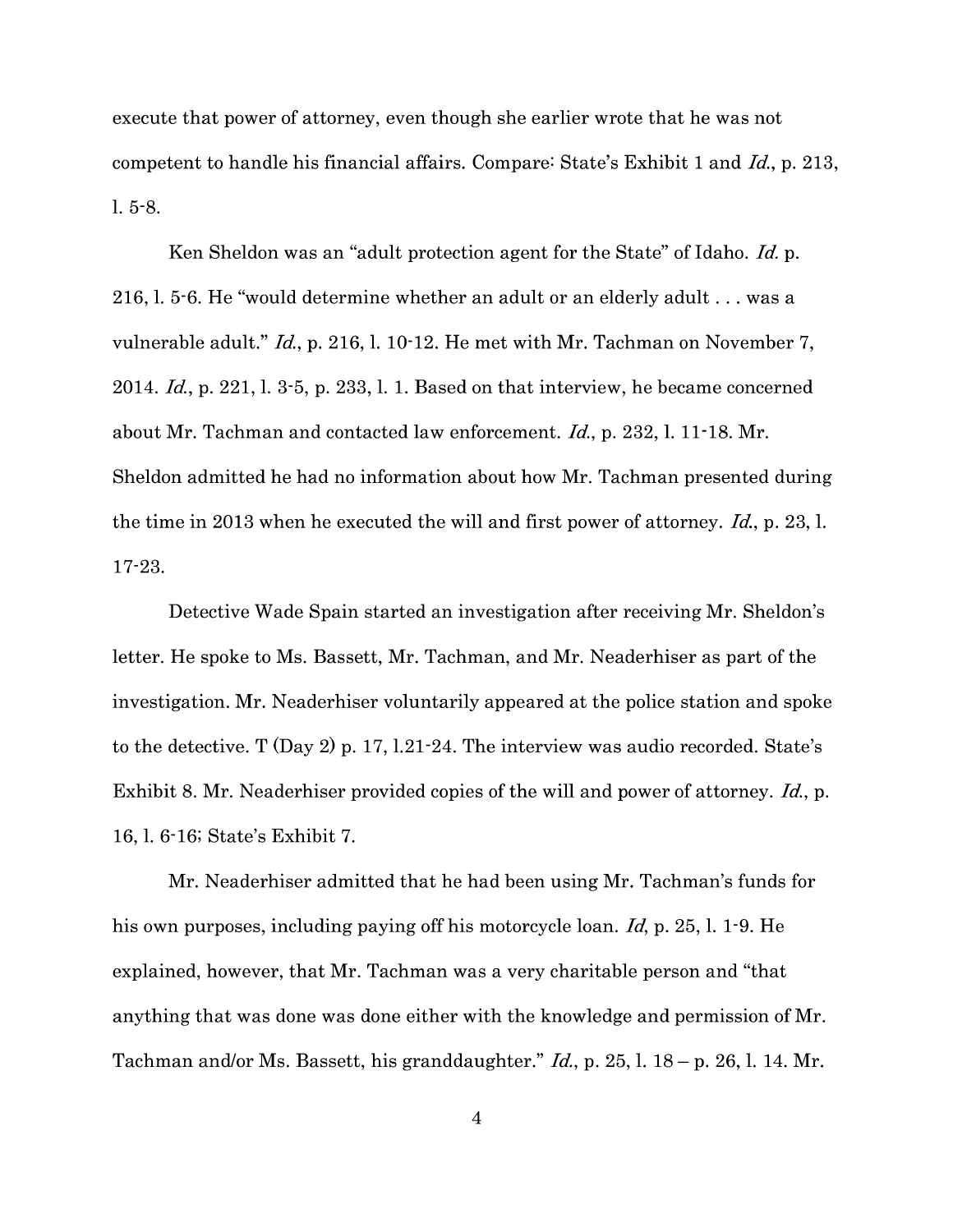Neaderhiser also told the detective that he and Ms. Bassett had used funds to pay for a trip to Las Vegas, and to help fund an automotive repair business he was starting.  $Id.$ , p. 27, l.  $4-p$ . 28, l. 24. There was also some remodeling done at Mr. Tachman's home, where Ms. Bassett was living. *Id,* p. 40, 1. 7 -p. 41, 1. 15.

The detective reviewed multiple financial documents and then made a timeline setting forth the transactions above along with several others. State's Exhibit 16. The total of the financial transactions was well in excess of \$1000. *Id,* p. 104, 1. 3.

The detective admitted that he did not meet Mr. Tachman until April 16, 2015 and had no idea what Mr. Tachman's mental state was when he executed the 2013 power of attorney and will. *Id,* p. 107, 1. 24; p. 113, 1. 8-21.

Mr. Tachman's attending physician, Robert Smith, M.D., testified. T (Day 1) p. 240, 1. 13. Dr. Smith began treating Mr. Tachman in February of 2014. *Id.,* pg. 240, In. 13-16. During the doctor's testimony, Mr. Tachman's Admission Record from the Veteran's Home was offered into evidence. *Id.,* p. 245, 1. 12-13; Exhibits p. 67-68 (State's Exhibit 3). The "Diagnosis Information" section for the exhibit noted 54 medical conditions. *Id.* The entries began upon admission on September 17, 2013, and 20 were made prior to Dr. Smith's attendance. State's Exhibit 3.

Dr. Smith testified to the contents of Exhibit 3, including all the entries made before he was the attending physician. Compare Exhibit 3 and T (Day 1) p. 258, 1.  $22 - p$ . 261, 1. 5. Among them was an entry dated June 18, 2014, coded as "F03.90" Unspecified Dementia Without Behavioral Disturbance," and one dated September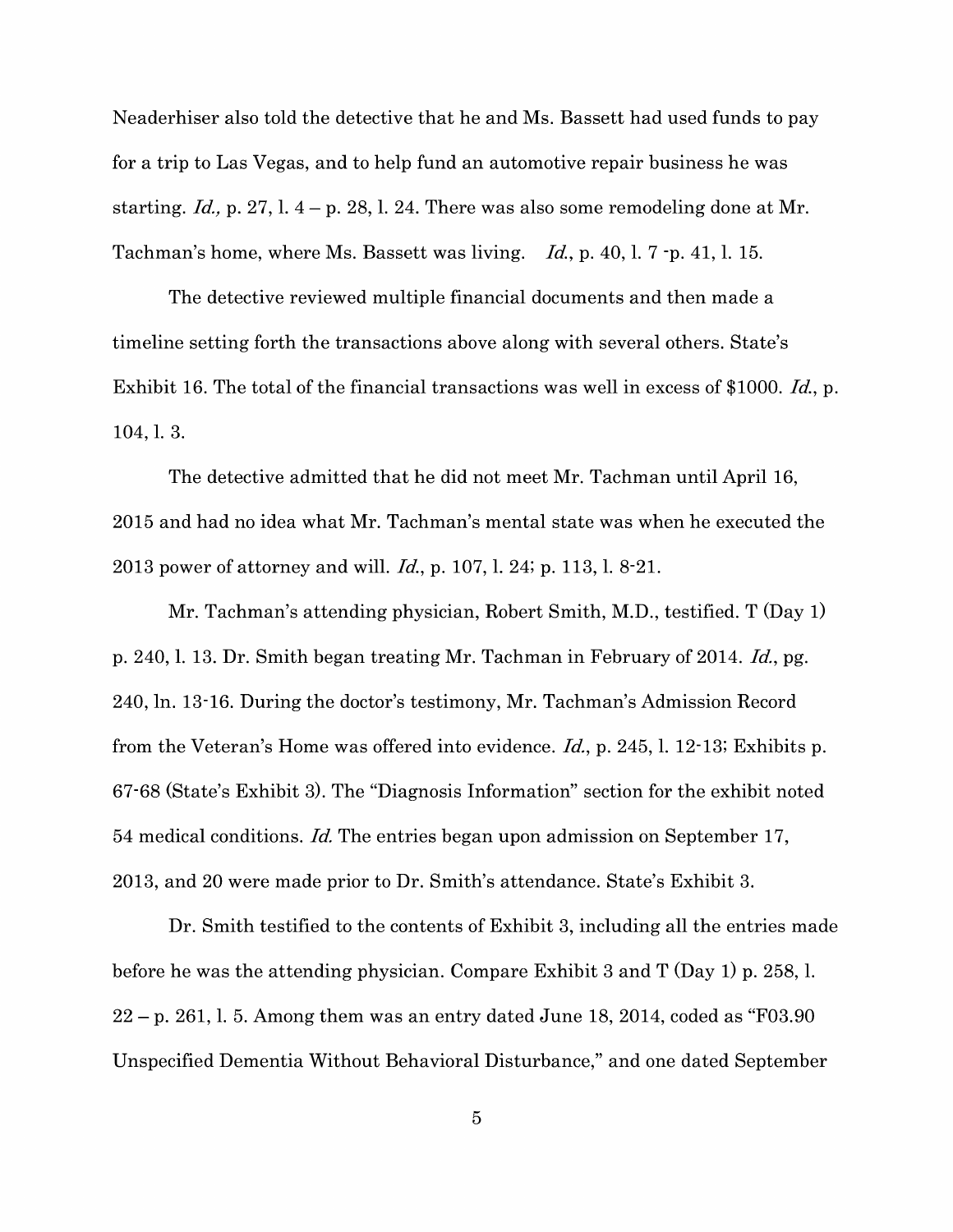27, 2016, coded "F0l.50 Vascular Dementia without Behavioral Disturbances." *Id*  There was also a notation of "adult failure to thrive," which was made at the time of his initial admission into the Veteran's Home. T  $(Day 1)$  p. 260, l. 24 – p. 261 l. 1.

Dr. Smith testified that Exhibit 3 was "not an unusual list for a gentleman in his mid 90s who required nursing home level care." *Id.,* p. 261, 1. 15-17. During Dr. Smith's attendance from 2014 to 2017, the trend in Mr. Tachman's health was "overall decline" but the records did not "indicate that there was a rapid or abrupt change in his cognitive function during that date range." *Id.,* p. 262, 1. 5-17.

Unlike Ms. Hunter, Mr. Sheldon, Dr. Smith, and Detective Spain, Linsey Thimsen, Mr. Tachman's great-granddaughter, did have knowledge of his mental condition in 2013. T (Day 3) p. 130, 1. 17-19. She would see him "about every week or so accompanied by [her] mother." *Id.* At the time in 2013 when the power of attorney and will were executed, Mr. Tachman was in a good mental state. She testified:

He was clear. Most days obviously there's always a slight decline as you get with age, but he was clear. Competent; most days he would crack jokes. Would ask me about college, what I was planning on doing with my life, my career, things that I was enjoying doing. He asked a lot about my golf and was just really warm at that time.

*Id.,* p. 132, 1. 12-19. She also testified to Mr. Tachman's close relationship

with her mother, Ms. Bassett:

It was a warm relationship. Since she was his caretaker for so long, they had developed a really close bond. He kind of saw her potential, and she was always there for him so they were very warm to each other.

*Id.,* p. 134, 1. 8-14. While Mr. Tachman began to go downhill in 2015-2016, those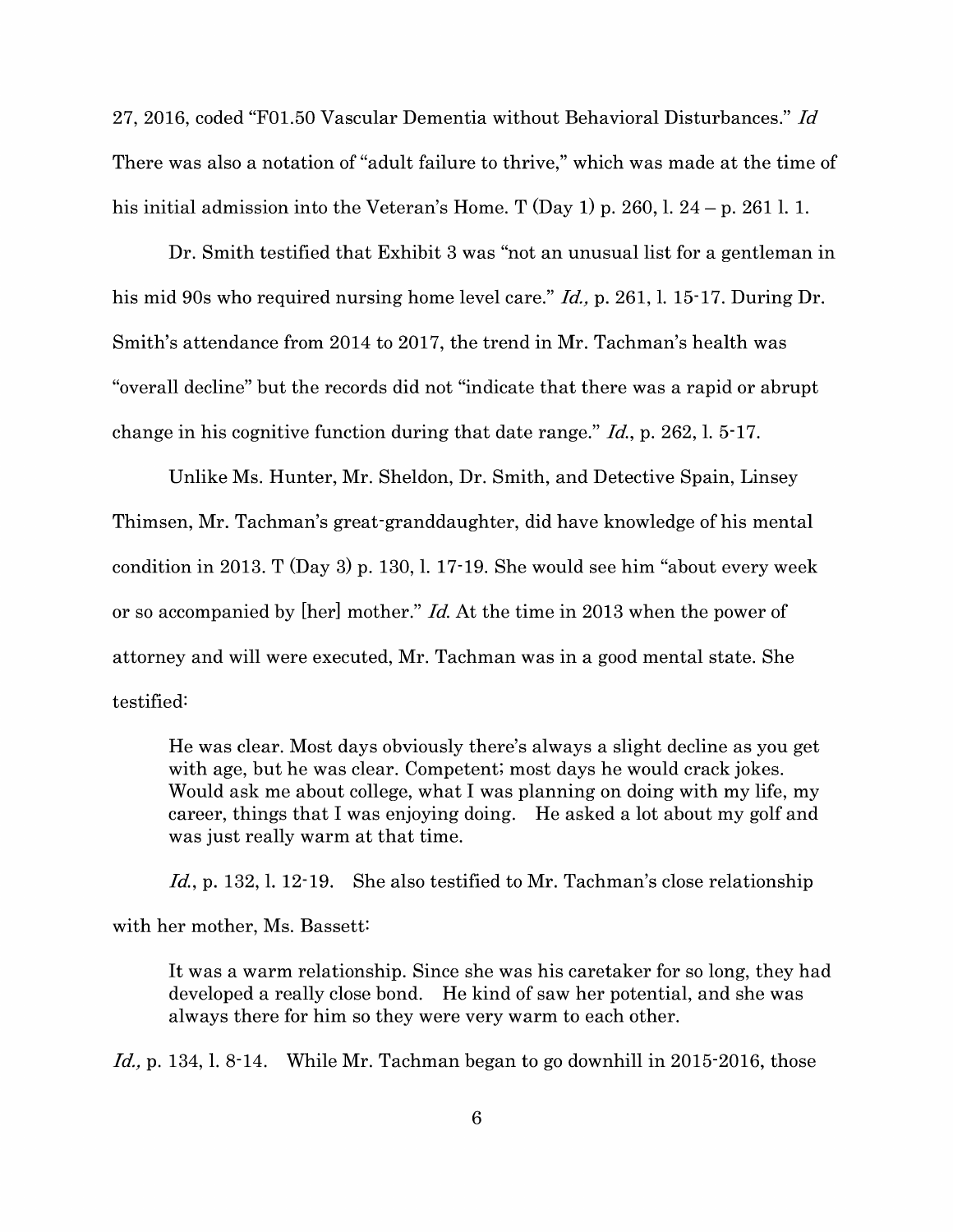problems were not present in 2013. *Id.,* 133, 1. 1 -12.

Mr. Tachman died on December 31, 2017, prior to the trial. *Id.,* p. 132, 1. 5. Ms. Thimsen was the executor of his estate. While the will was still in probate at the time of the trial, no one had contested the will. *Id.,* p. 134, 1. 14 - p. 135, 1. 14.

The jury found Mr. Neaderhiser guilty. R 1633.

#### 3. Post-trial proceedings

By the time of sentencing, Mr. Tachman's estate had been probated and Ms. Bassett inherited the bulk of the estate under the terms of the will. No restitution was sought by the state as Ms. Bassett had inherited the residual estate. T (Sentencing) p. 18, 1. 18 - p. 19, 1. 3.

The court imposed a judgment of conviction. **R** 1656. Mr. Neaderhiser filed a timely Notice of Appeal. R 1661.

### III. ISSUE PRESENTED ON APPEAL

Did the court abuse its discretion in admitting the Veteran's Home Admission Record (Exhibit 3) and permitting testimony from Dr. Smith about it when the document contained hearsay and was not admissible as a business record or as the underlying facts and data from which an expert opinion was derived?

#### **IV. ARGUMENT**

## *The Trial Court Abused its Discretion When it Admitted Exhibit 3, a List of Medical Diagnoses Created by Unknown Medical Coders Regarding Their Impressions of Doctor's Diagnoses and by Allowing Dr. Smith to Testify About it.*

#### A. *Pertinent Facts*

The diagnoses in Exhibit 3 would have been made by a physician but "the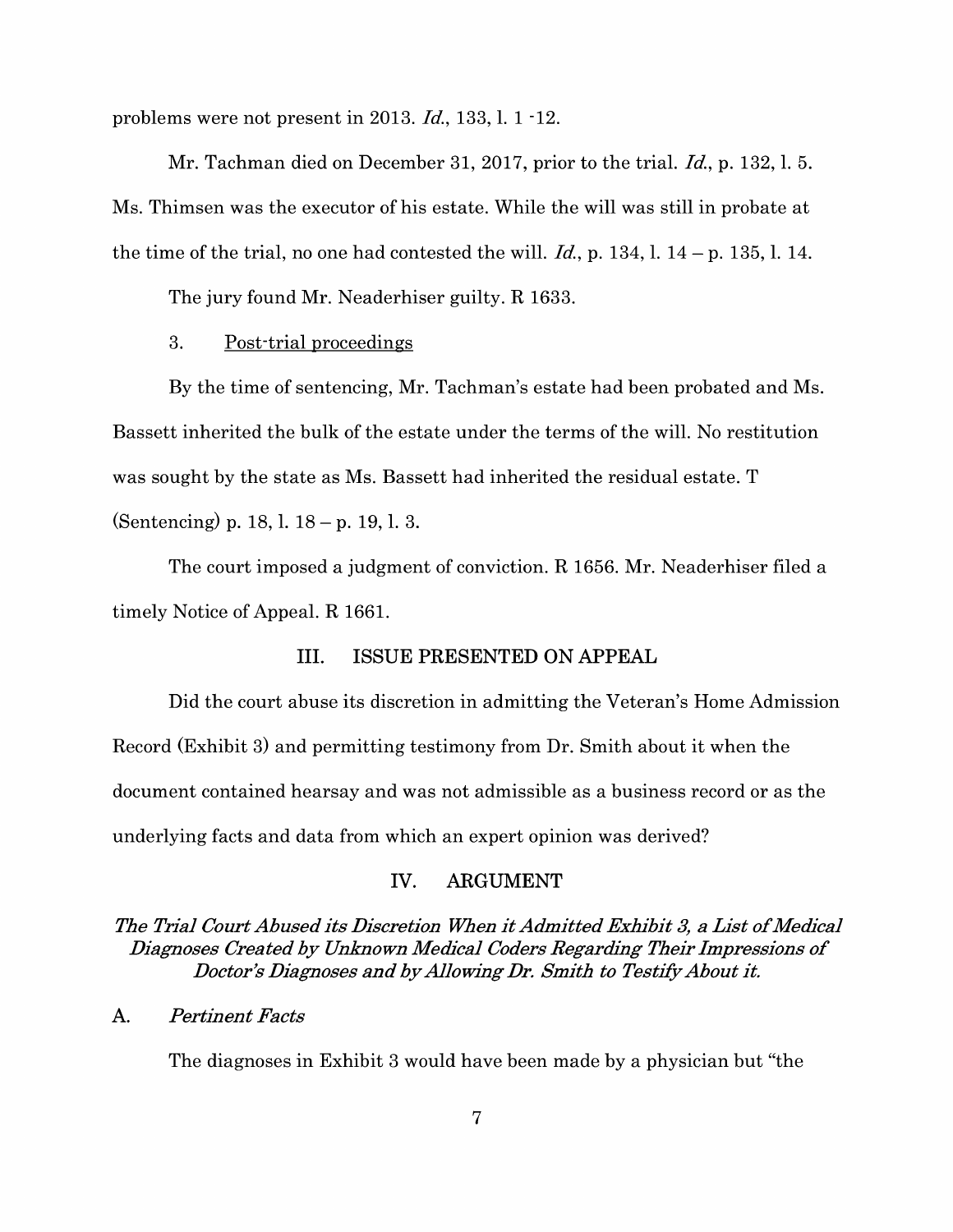wording on some of them may have come from manuals ... used by non-physicians who are trying to put the correct numbers to the diagnoses in question." T (Day 1) p. 245, In. 4-11. Dr. Smith stated that he reviewed prior medical records when taking over a new patient.  $Id$ , p. 240, l. 21 – p. 241, l. 3. He did not testify that he relied upon any of those pre-February 2014 diagnoses in forming an opinion about Mr. Tachman's medical condition.

Mr. Tachman objected to the admission of Exhibit 3 on several bases. First, the diagnoses not made by Dr. Smith were hearsay. Further, since Dr. Smith was a fact witness (there was no expert witness disclosure by the state) the evidence was not admissible for purposes of his expert opinion. Therefore, the evidence should be "limited to the diagnoses that Dr. Smith himself did."  $Id$ , p. 247, l.  $7 - p$ . 248, l. 3. To this, the state asserted that it was "not asking for an ultimate opinion related to something that he doesn't have first-hand knowledge of." *Id.,* p. 248, 1. 19-22. At the same time, it asserted that "when it comes to expert disclosure ... I'm asking the opinion of a trained physician who has had firsthand access to and opinions of a patient." *Id.,* p. 249, 1. 5-11.

The court overruled the lack of disclosure under I.C.R. 16 objection. *Id.,* p. 249, 1. 11-12. "I think the treating physician is certainly in a position to talk about his own diagnoses as part of his treatment without offering a separate opinion.]" Id., 1. 11<sup>-16</sup>. As to the other diagnoses, the court merely noted that "those I think" can be further described on your cross-examination." *Id.,* I. 17-23. It then overruled Mr. Tachman's objections and admitted State's Exhibit 3. *Id.,* p. 250, 1. 8-9; p. 251, 1.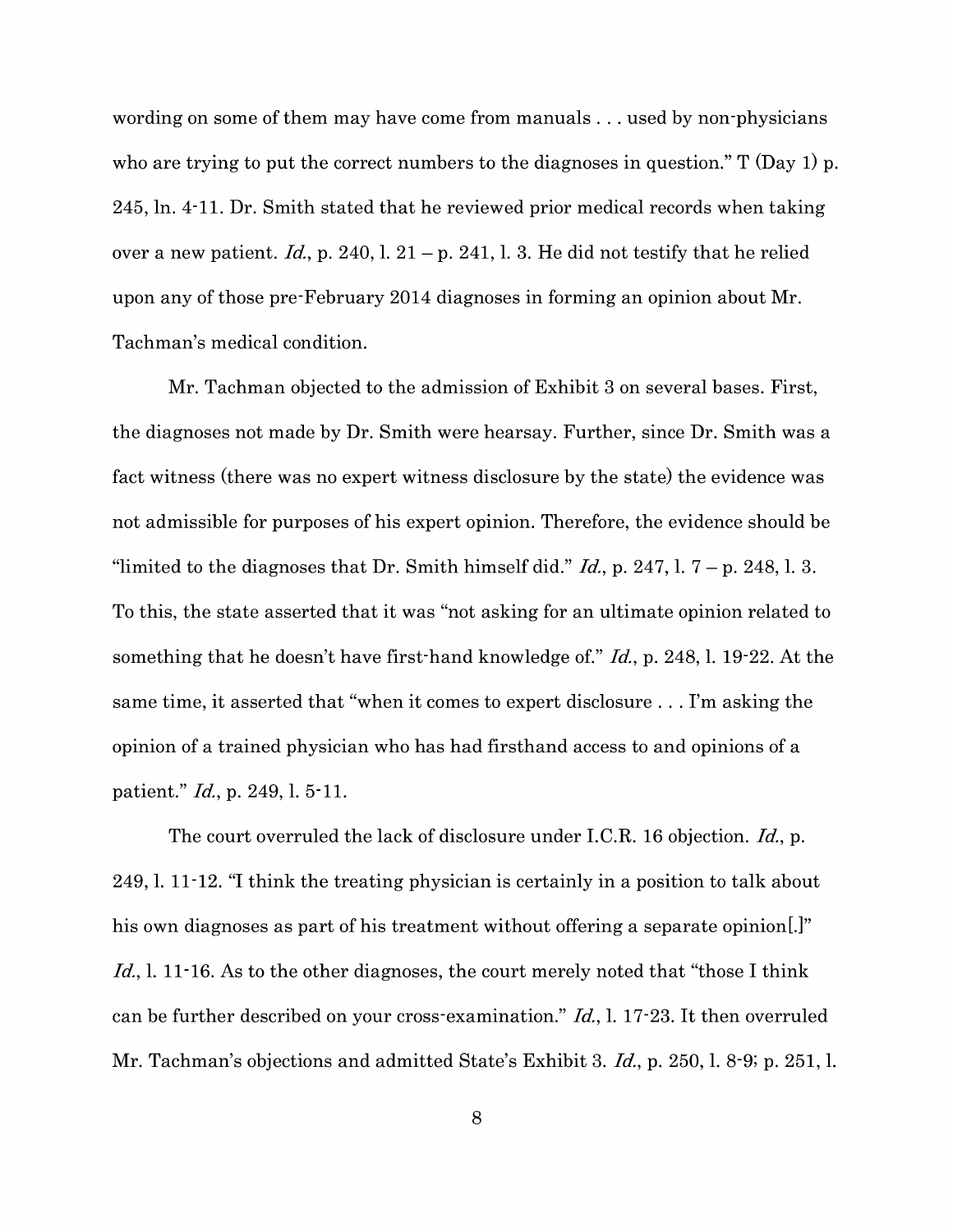As noted above, Dr. Smith then testified to the exhibit's contents. Compare Exhibit 3 and T (Day 1) p. 258, l.  $22 - p$ . 261, l. 5. This was reversible error,

#### B. *Standard of Review*

A trial court's determination as to the admissibility of evidence at trial is reviewed for an abuse of discretion. *State v. Zimmerman,* 121 Idaho 971, 973-74 (1992). This Court will conduct a multi-tiered inquiry to determine whether the lower court: (1) correctly perceived the issue as one of discretion; (2) acted within the boundaries of such discretion; (3) acted consistently with any legal standards applicable to the specific choices before it; and (4) reached its decision by an exercise of reason. *Lunneborg v. My Fun Life,* 163 Idaho 856, 863 (2018).

### C. *lf7iy Relief Should be Granted*

## 1. Exhibit 3 and the testimony about pre-February 2014 diagnoses were inadmissible hearsay.

"Hearsay" means an out-of-court statement which "a party offers in evidence to prove the truth of the matter asserted in the statement." I.R.E. 801. Hearsay is not admissible unless an exception to this general rule applies. I.R.E. 802.

The out-of-court statements of the medical coders and/or doctors other than Dr. Smith in Exhibit 3 were offered to prove the truth of those assertions. Consequently, they were hearsay statements. I.R.E. 801; *see e.g., Dep't of Health* & *Welfare ex rel. Osborn v. Altman,* 122 Idaho 1004, 1008 (1992) (report showing result of paternity test was hearsay); *State v. Mubita,* 145 Idaho 925, 937 (2008) (results of laboratory report testified to by doctor was hearsay). As hearsay, they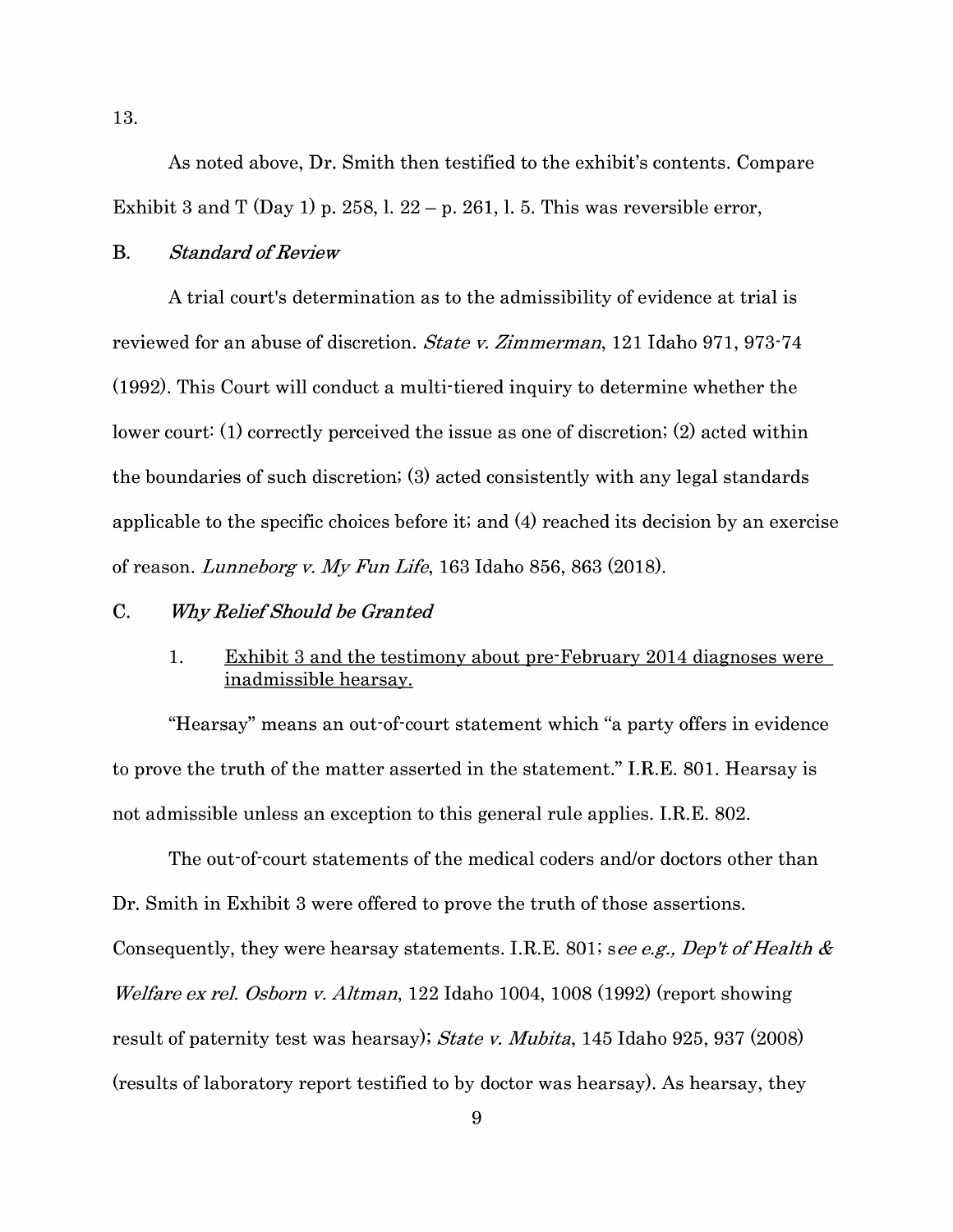were not admissible unless an exception applied. I.R.E. 802. None did.

2. The state did not establish an adequate foundation to admit Exhibit 3 as a business record.

The only hearsay exception suggested by the state was the one for business records. T (Day 1) p. 249, 1. 1-4. However, the court did not analyze the evidence under that theory of admission. In addition, that exception does not apply. Idaho Rule of Evidence 803(6) provides that "[a] record of an act, event, condition, opinion, or diagnosis if:

(A) the record was made at or near the time by  $-$  or from information transmitted by – someone with knowledge;

(B) the record was kept in the course of a regularly conducted activity of a business, organization, occupation, or calling, whether or not for profit;

(C) making the record was a regular practice of that activity;

(D) all these conditions are shown by the testimony of the custodian or another qualified witness, or by a certification that complies with Rule 902(11) or (12); and

(E) the opponent does not show that the source of information or the method or circumstances of preparation indicate a lack of trustworthiness.

*Id.* (emphasis added).

Dr. Smith did testify that "the diagnoses that appear on this document

appear to be generally correct" but could not "say that it is absolutely

comprehensive<sup>[1]</sup> *Id.*, p. 244 l. 25 – p. 245, l. 3. Further, he noted that the entries

were not necessarily made by the physician. Instead, "some of them – the wording

on some of them may come from manuals – manuals used by non-physicians who

are trying to put the correct numbers to the diagnoses in question." *Id.,* p. 245, 1. 7-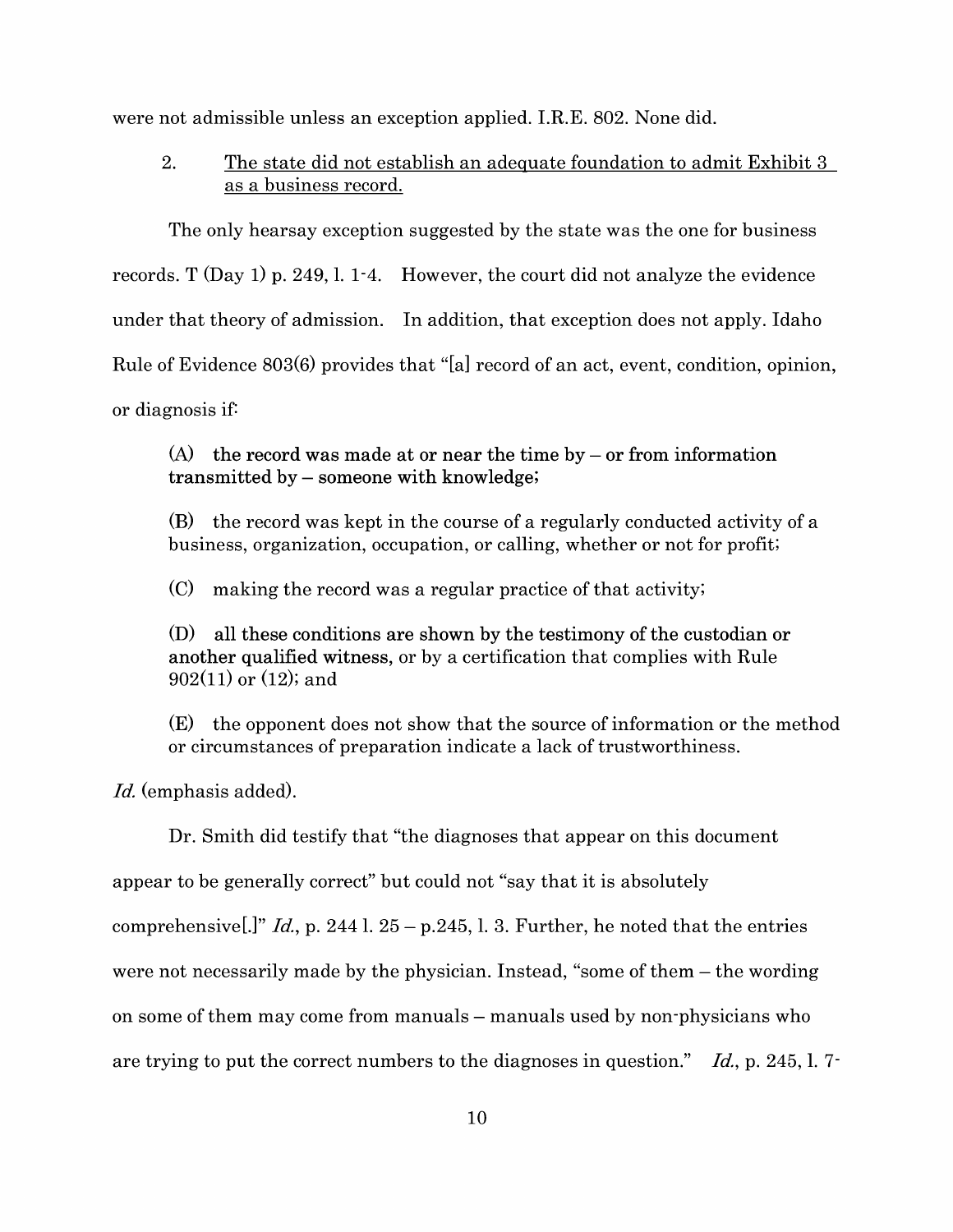11. Thus, it is not clear whether the record was made from information transmitted by someone with knowledge. Instead, Dr. Smith testified that non-physicians would use the medical code and description which seemed to the coder to best fit the physician's diagnoses. *Id.* Thus, requirement 6(A) of the rule was not established. <sup>1</sup>

Second, Dr. Smith was not the custodian of the record nor was he a "qualified witness" under I.R.E. 803(6)(D) because he did not "have supervision of its creation" as required by *Dep't of Health* & *Welfare ex rel. Osborn v. Altman,* 122 Idaho 1004, 1008 (1992). In *Altman,* this Court affirmed the result of paternity test was hearsay and not admissible as a business record because the witness was not custodian of the record or an"other qualified witness." In doing so, it explained that "[i]t is not necessary to examine the person who actually created the record so long as it is produced by one who has the custody of the record as a regular part of [the person's] work *or has supervision of its creation.*" Id. (emphasis in original), *quoting Cantrill v. American Mail Line,* 257 P.2d 179, 189 (Wash. 1953). There was no evidence presented that Dr. Smith supervised the creation of Exhibit 3, and he could not have done so prior to his participation in Mr. Tachman's care beginning in February of 2014. Thus, Exhibit 3 was not admissible under the hearsay exception for business records.

Third, the court did not enter into any analysis of the hearsay objection. It only said that Mr. Neaderhiser's objections to the pre-February 2014 diagnoses that

<sup>&</sup>lt;sup>1</sup> After the admission of Exhibit 3, Dr. Smith further explained that "in this list I believe a non-physician coder, looking at medical records probably from multiple sources, listed every diagnosis he was felt to have." T p. 254, 1. 21-24.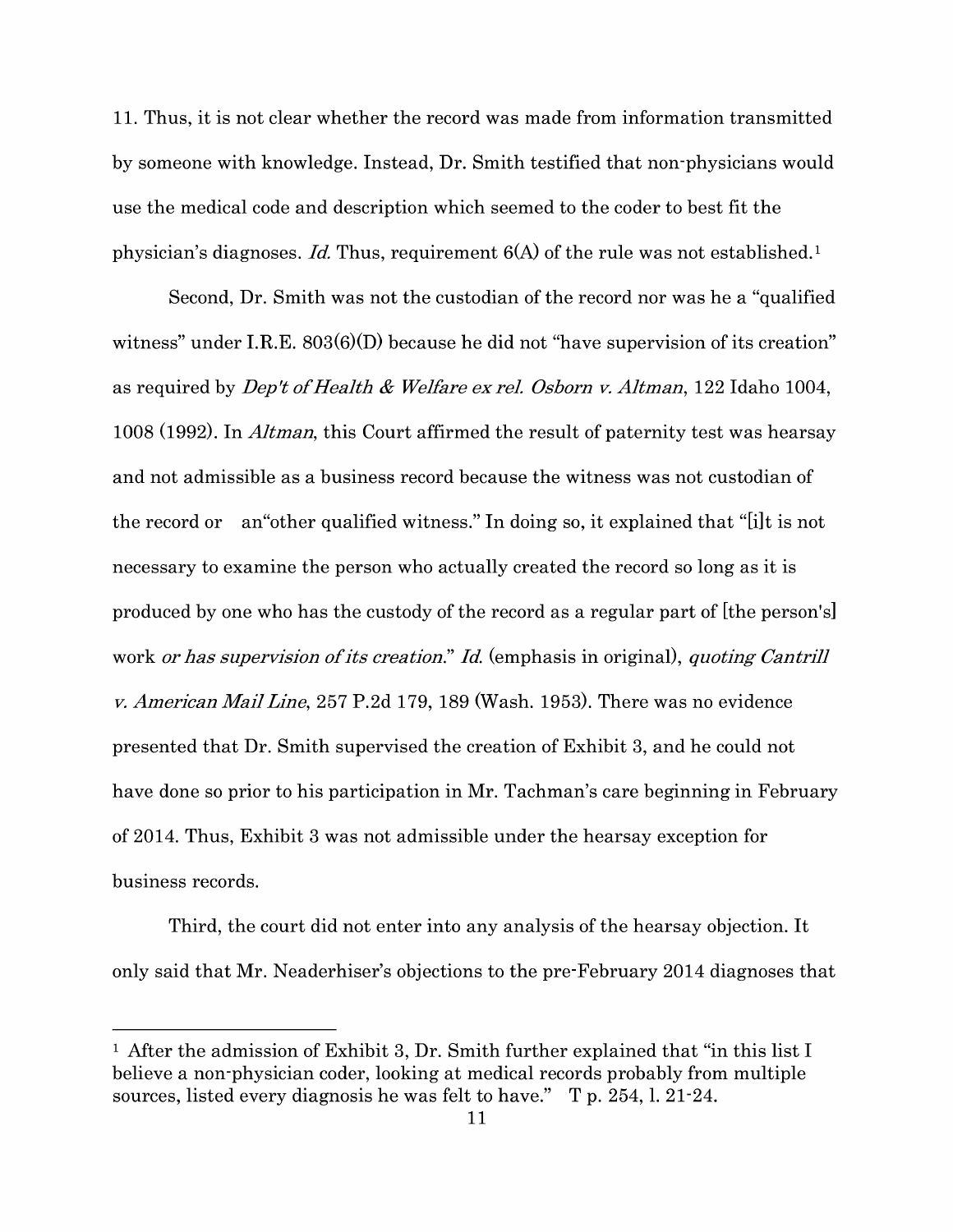were not made by Dr. Smith "can be further described in your cross-examination." T (Day 1) p. 249, 1. 17-24. This was an abuse of the court's discretion because it did not act "consistently with any legal standards applicable to the specific choices before it" nor did it "reach[] its decision by an exercise of reason." *Lunneborg v. My Fun Life,*  163 Idaho at 863.

3. The trial court abused its discretion in admitting the facts and data of the pre-February 2014 diagnoses because it failed to engage in the proper weighing of probative value and prejudice.

Another exception to the hearsay rule exists when an expert uses hearsay to form an opinion. In limited circumstances, that hearsay may be disclosed to the jury under I.R.E. 703. That rule provides that:

> An expert may base an opinion on facts or data in the case that the expert has been made aware of or personally observed. If experts in the particular field would reasonably rely on those kinds of facts or data in forming an opinion or inference on the subject, they need not be admissible for the opinion to be admitted. But if the facts or data would otherwise be inadmissible, the proponent of the opinion may disclose them to the jury only if their probative value in helping the jury evaluate the opinion substantially outweighs their prejudicial effect.

That exception does not apply here because Dr. Smith was not disclosed as an expert witness.  $T$  (Day 1) p. 247, 1. 11-17. He could not offer an expert opinion based upon his own observations under I.R.E. 702 because the notice requirements of I.C.R.  $16(b)(7)^2$  had not been followed, much less an expert opinion based upon the observations of others. And, in fact, he did not base an expert opinion on the pre-

<sup>&</sup>lt;sup>2</sup> That rule requires the prosecutor to provide a written summary or report of any testimony that the state intends to introduce at trial or at a hearing pursuant to I.R.E. 702, 703 or 705.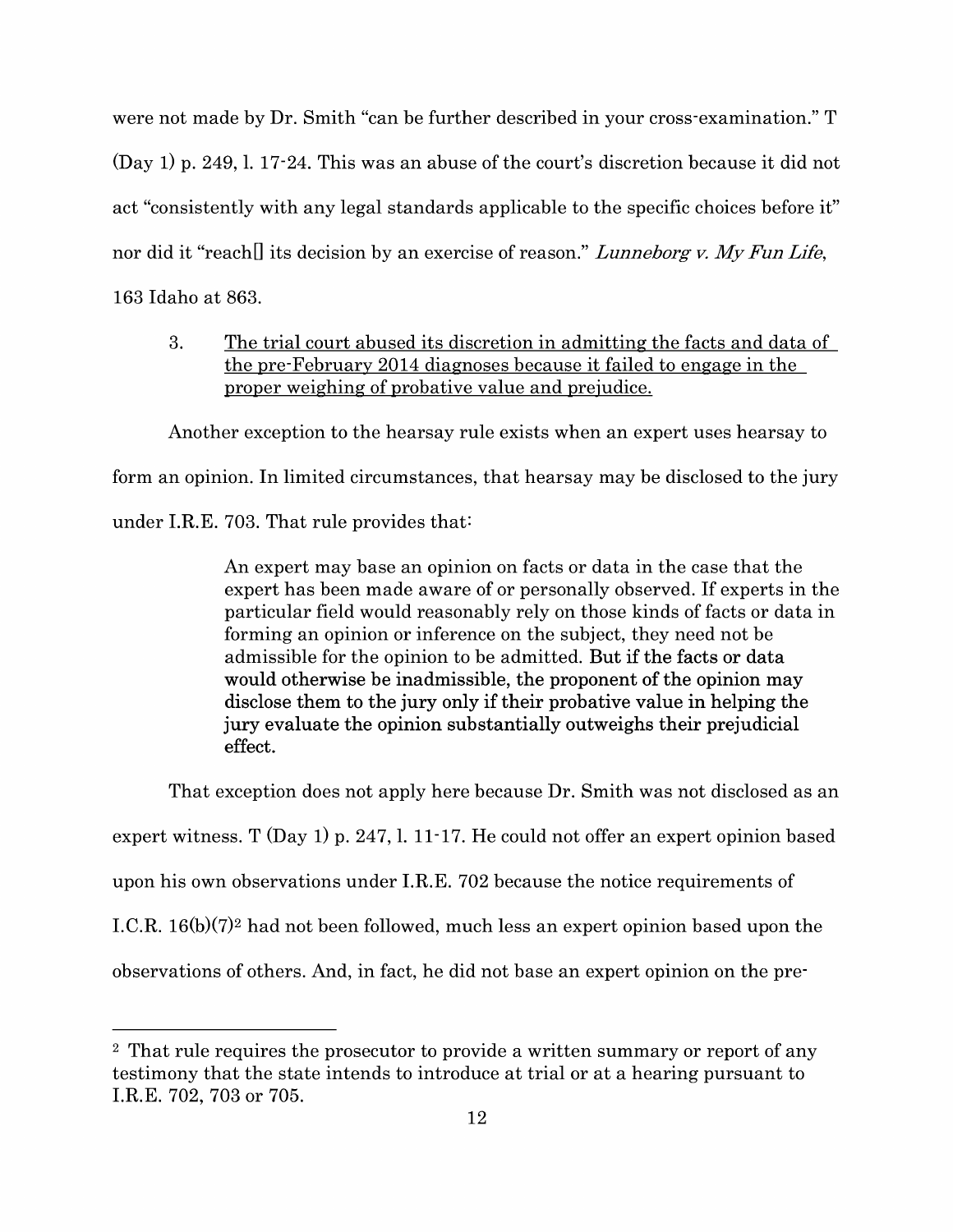February 2014 diagnoses. All he said was that it was a "fair characterization" that "Mr. Tachman had some health challenges in that [time] range." T (Day 1) p. 261, 1. 18-23. No expertise was required to come to that conclusion. Thus, the I.R.E. 703 exception to the general hearsay rule did not apply here.

To the extent the "health challenges" comment could be considered an opinion, the court admitted the hearsay basis of it without determining that the "probative value in helping the jury evaluate the opinion substantially outweigh[ed] their prejudicial effect," as required by I.R.E. 703. This was an abuse of the court's discretion because it did not act "consistently with any legal standards applicable to the specific choices before it" nor did it "reach[] its decision by an exercise of reason." *Lunneborg v. My Fun Life,* 163 Idaho at 863.

#### 4. The error was not harmless.

"A defendant appealing from an objected-to, non-constitutionally-based error shall have the duty to establish that such an error occurred, at which point the State shall have the burden of demonstrating that the error is harmless beyond a reasonable doubt." *State v. Perry,* 150 Idaho 209, 222 (2010). Here, Mr. Neaderhiser has met his burden of proving objected-to error, but the state cannot meet its high burden of proof.

The state used the improperly admitted evidence to show that Mr. Tachman was not competent to execute either the will or the financial power of attorney. It argued in closing argument that the failure to thrive diagnosis, which was made upon admission to the Veteran's Home, proved that Mr. Tachman was a vulnerable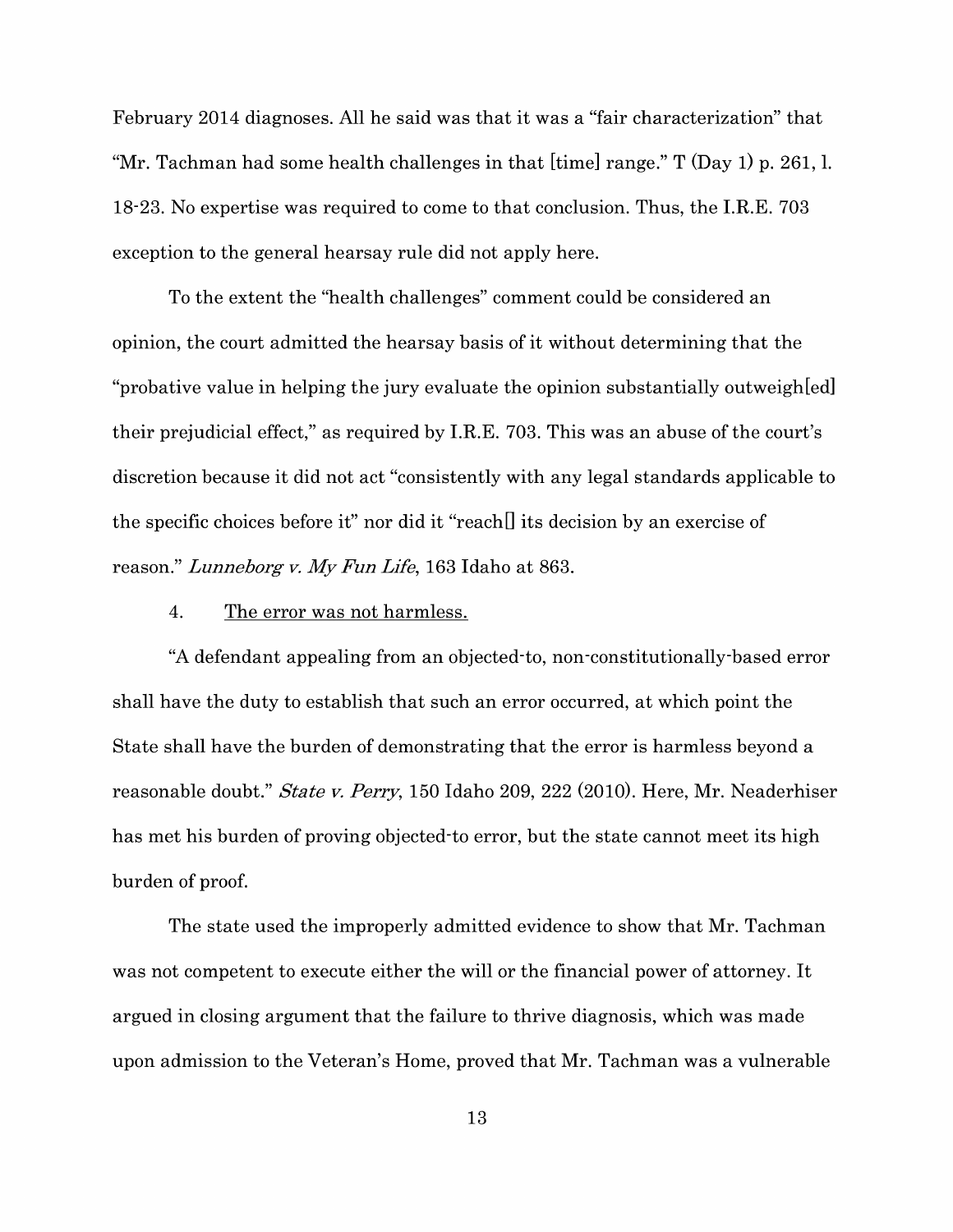person at the time he executed the will and the financial power of attorney. He said:

He was failing to thrive. His health was failing... We know that he executed this will and this power of attorney within weeks of receiving a failure to thrive, dying, his body is shutting down, diagnosis. I submit to you, ladies and gentlemen, that physical impairment, that physical impairment, coupled with a diminished psychological capacity or cognitive function made him vulnerable.

T (Day 3) p. 204, 1. 14-25. The state used the improperly admitted evidence to prove Mr. Tachman was a vulnerable person at the time he executed the will and the power of attorney. That evidence also undercut Mr. Neaderhiser's defense that he could legitimately receive the money from Mr. Tachman under the terms of those documents. In short, the admission of Exhibit 3 and the related testimony by Dr. Smith was highly prejudicial and reversible error under *State v. Perry, supra.* 

## 5. Conclusion.

Dr. Smith should not have been permitted to testify about the diagnoses purportedly made by other doctors and interpreted by medical coders because that testimony was hearsay. I.R.E. 802. That evidence was not admissible under the I.R.E. 803(6) business records exception because the state did not lay a proper foundation for the document's admission. The evidence as also inadmissible under I.R.E. 703 because the doctor did not rely on it in forming an opinion or inference. In addition, the court abused its discretion in admitting the evidence because it failed to determine that the probative value of the evidence in helping the jury evaluate the opinion substantially outweighed their prejudicial effect. The error was prejudicial because the state used the inadmissible evidence as proof that Mr.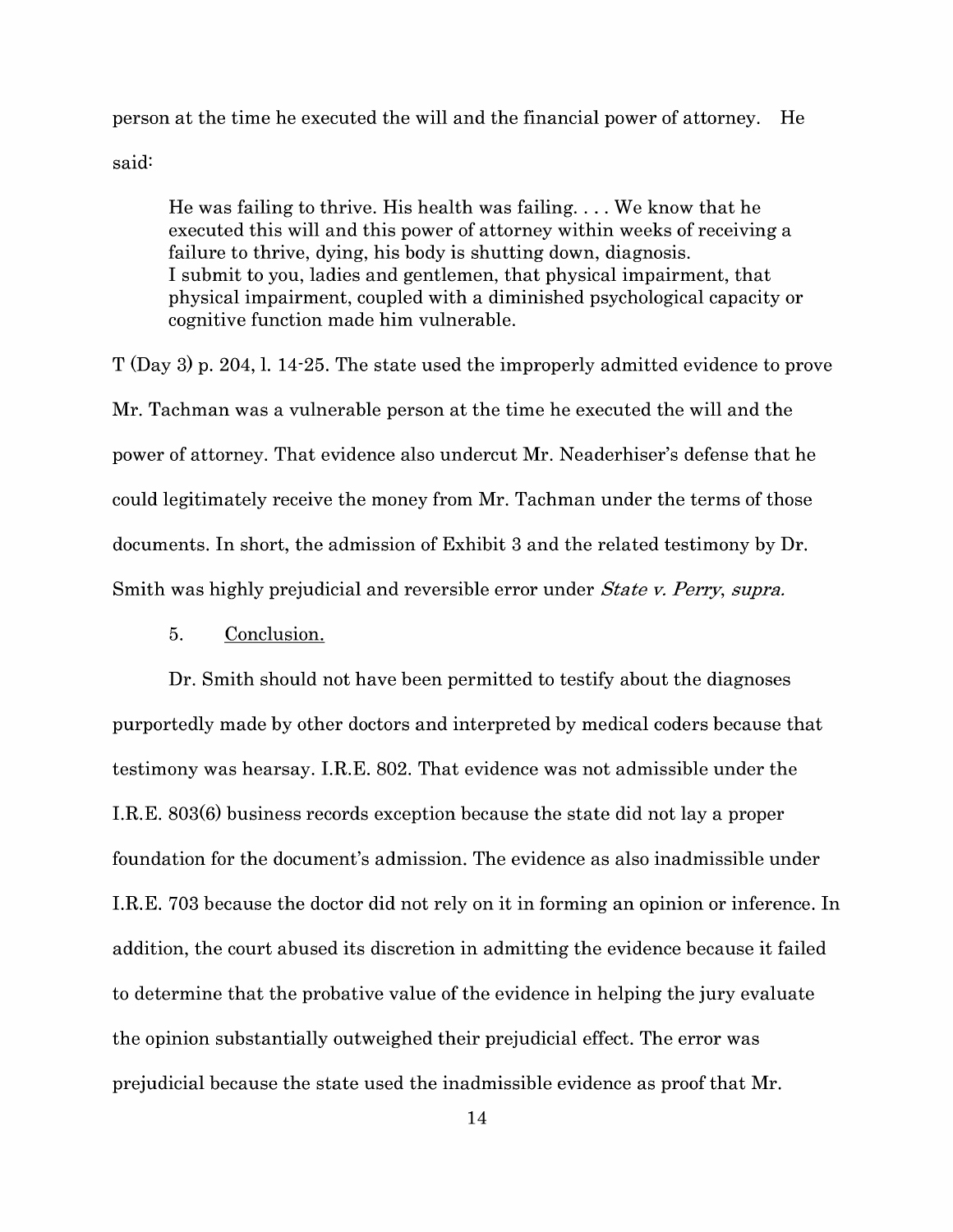Tachman was not competent to execute the 2013 documents.

## **V. CONCLUSION**

Mr. Neaderhiser asks the Court to vacate the judgment and sentence and remand the case for a new trial.

Respectfully submitted this day 12th of November 2020.

/s/ Dennis Benjamin Dennis Benjamin Attorney for Jim Neaderhiser